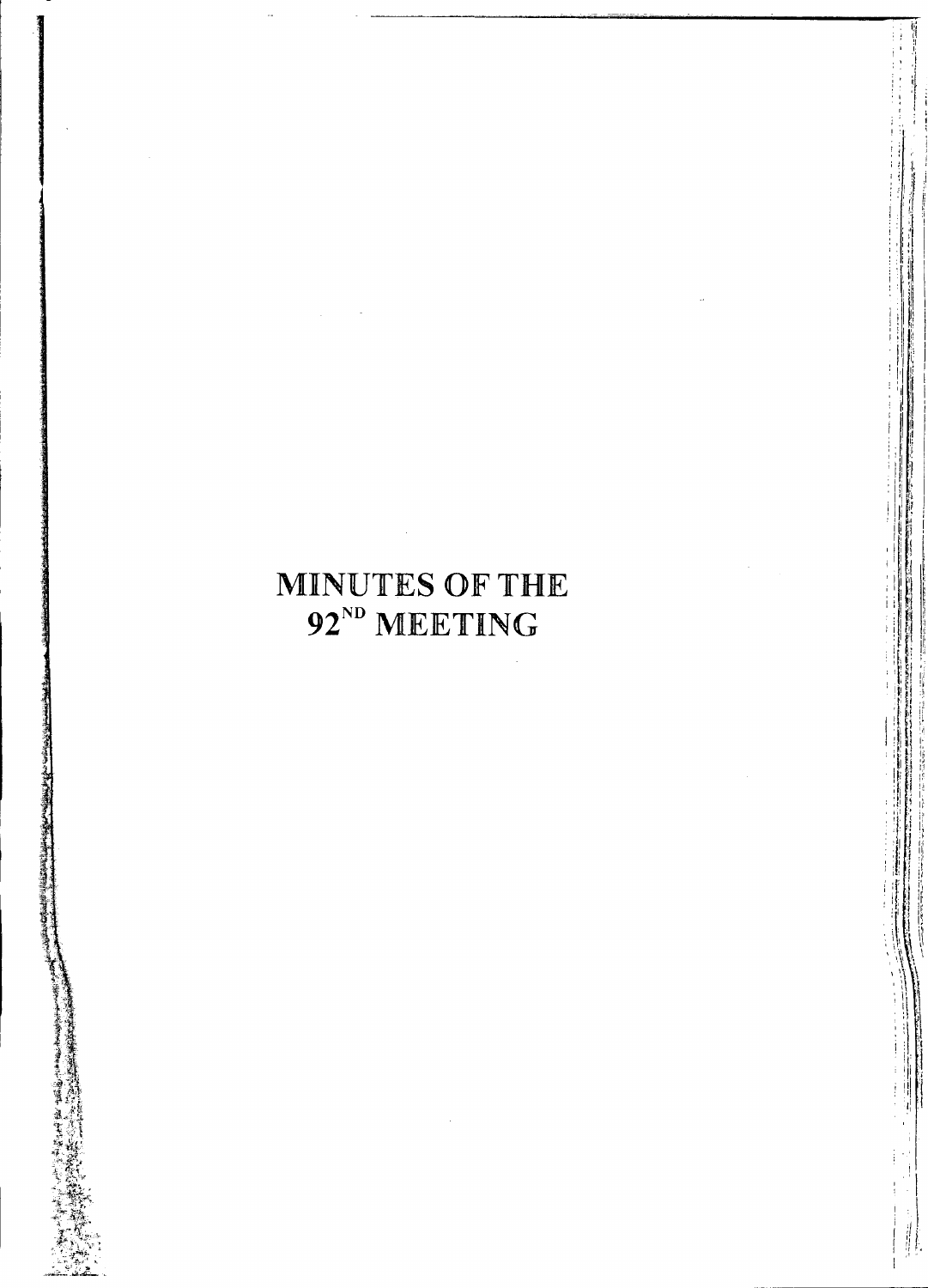# **IMINUTES OF 92<sup>ND</sup> MEETING** OF **EXECUTIVE COMMITTEE OF HOUSING FOUNDAITON HELD ON 21 ST .JUNE, 2007**

92" meeting of the Executive Committee was held on 21<sup>st</sup> June 1. 2007 at 12:30 p.m. in the Committee Room of *Mia* Housing & Works, B-Block, Pak. Secretariat, Islamabad, under the Chairmanship of Secretary (H&W). The following attended *the* meeting:-

- Mr. Abdul Ghani Sameen, Financial Advisor (Works), Islamabad. Mr. Abrar Alam, Sr. Joint Secretary, M/o H&W, Islamabad. Mr. Altaf Hussain Agral, Additional Secretary, *Mia* Interior, Islamabad. Brig. Nusratullah, Member Planning, CDA, Islamabad. Mr. Saleem Iqbal Qureshi, Consultant IEngineering Advisor, *Mia* H&W, Islamabad. Mr. Shahid Hameed, Director General, FGEHF. Islamabad. Mr. Ali Akbar Sheikh, Director General, Pak-PWD, Islamabad. Ms. Ghayoor Sultana, Deputy Secretary (Admn) *Mia* H&W, Islamabad 3. 2. 1 4. 5. 6. 7. 8.
- Rana *Taj* Muhammad Khan, Co-opted member. 9.

The meeting started with the recitation from the Holy Quran The 2. Chairman welcomed the participants of the meeting. He also welcomed Mr. Shahid Hameed as new D.G. (HF) and hoped that all important issues of the Foundation would be processed and resolved quickly under his leadership. He also appreciated the excellent work done by Mr. Ali Akbar Shaikh Former-DG (HF) during *his* tenure in Housing Foundation.

*3. The various Dgenda items discussed in the meeting and decisions , laken* are as *under.'-*

of oface.

<sup>I</sup> ' I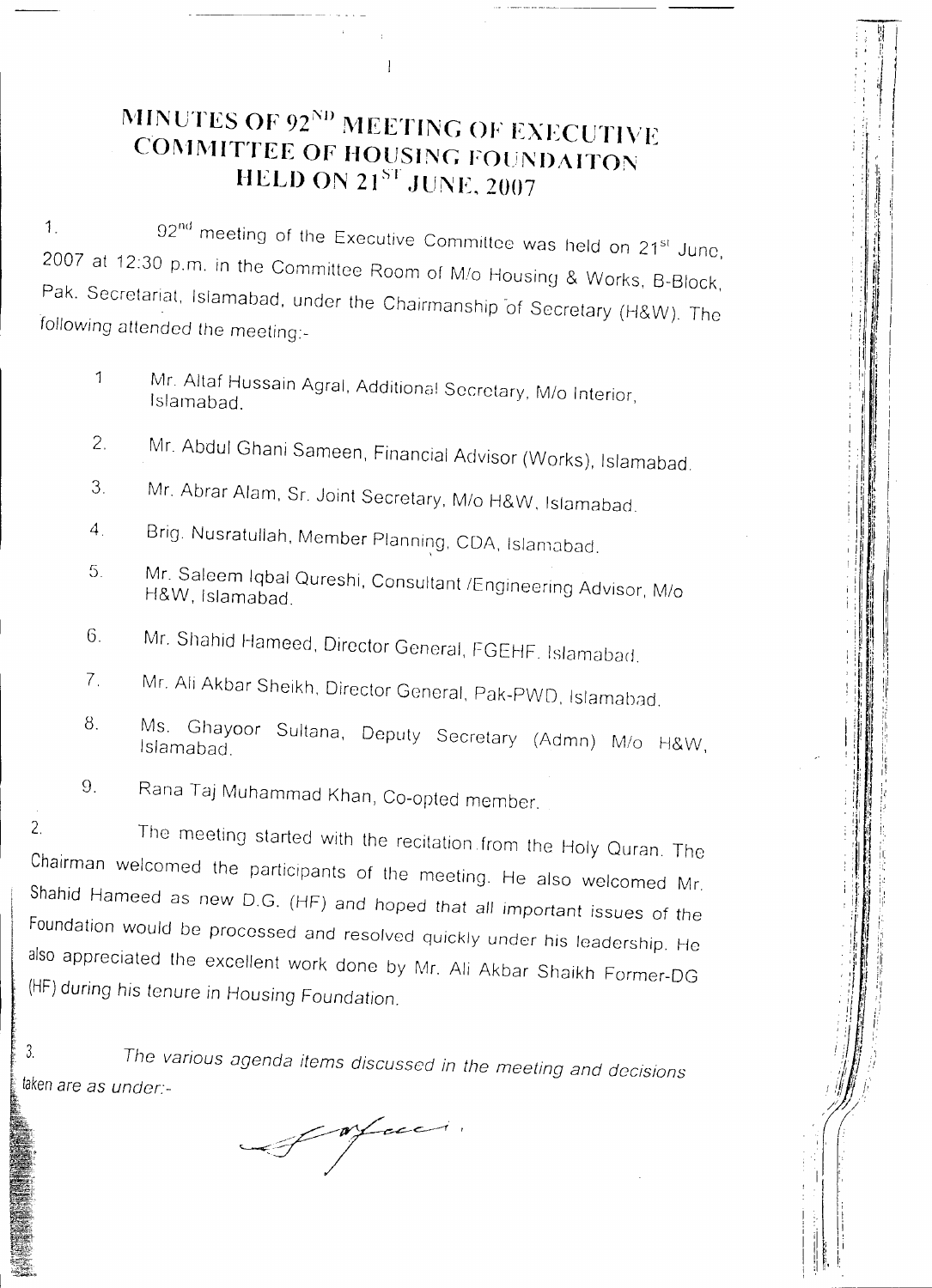#### **GENDA ITEM NO.1** CONFIRMATION OF THE MINUTES OF THE 91st MEETING HELD ON 05-04-2007.

There being no observation / comments thereon, the Executive ommittee confirmed minutes of the 91<sup>st</sup> meeting. The Chairman, however, isired that a copy of the minutes of the last meeting of EC may also be tached with the Working Paper as a ready reference.

#### **IMPLEMENTATION STATUS OF 91ST MEETING. GENDA ITEM NO.2**

D.G. Housing Foundation presented implementation status of the acisions of 91<sup>st</sup> meeting of the EC. The following decisions of the said meeting ere discussed in detail:-

# Item No.3 of 91<sup>st</sup> meeting:

#### **ACQUISITION** OF LAND IN SECTOR G-14/1,2,3, ISLAMABAD **AND** RESETTLEMENT ΟF AFFECTEES IN G-15/3,4

ستعرض

Decisions Nos. (ii) & (iii)

| Decisions                                | Directions of the EC                                                           |  |  |  |
|------------------------------------------|--------------------------------------------------------------------------------|--|--|--|
|                                          |                                                                                |  |  |  |
| $\mathbf{ii}$<br>To restrict Phase-IV of | Member Planning CDA desired that in                                            |  |  |  |
| housing scheme in Sub-sectors.           | the light of decisions No (ii) & (iii) of the last                             |  |  |  |
| $G-14/1, 2 & 3.$                         | meeting regarding limitation of Phase-IV                                       |  |  |  |
| iii).                                    | To exempt sub-sectors G-   housing scheme within G-14/1,2 & 3 and              |  |  |  |
| 15/3<br>8 4, which is mostly             | exemption of sub-sectors G-15/3 & 4, except                                    |  |  |  |
| covered with built up property,          | acquisition of land in sub-sector G-15/3 & 4                                   |  |  |  |
| from<br>the<br>scheme, except            | for the purpose of rehabilitation of affectees.                                |  |  |  |
|                                          | acquisition of land in Sub-sector   a formal intimation should be sent<br>- by |  |  |  |
| G-15,3 for the purpose of re-            | Housing Foundation to CDA enabling it to                                       |  |  |  |
| habilitation of affectees                | proceed further accordingly.                                                   |  |  |  |
|                                          |                                                                                |  |  |  |
|                                          |                                                                                |  |  |  |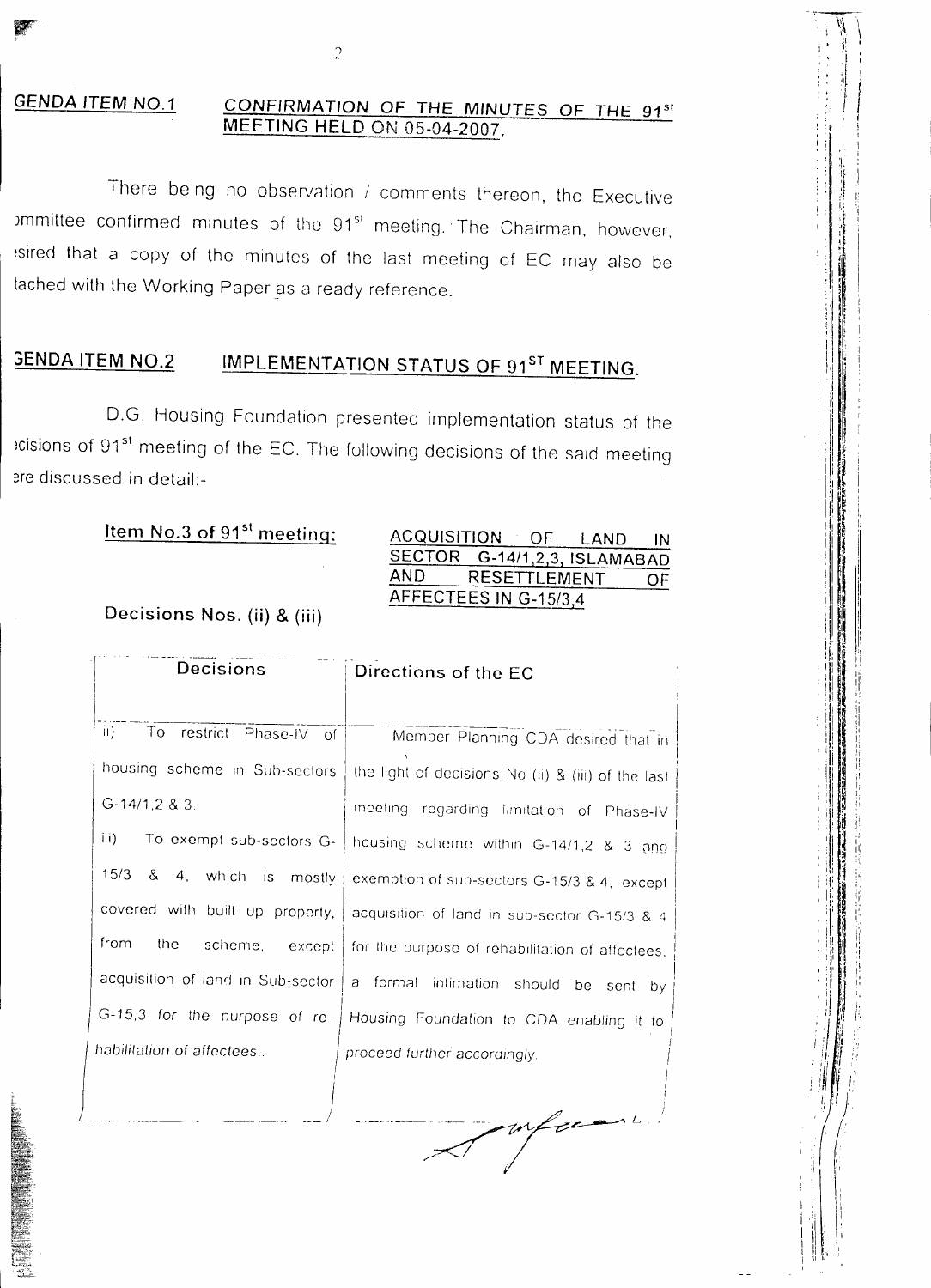## Decision Nos (iv) & (vi)

**Decisions** 

 $\hat{\mathcal{A}}$ 

 $\overline{N}$ Sector G-15/3,4 for re-settlement of affectees of G-14/1,2,3 shall be worked out and intimated by DC/ LAC to Housing Foundation on priority basis. The DC will also provide a list of exact number of old and genuine inhabitants of the area to be re-habilitated in G-15/3.

## Directions of the EC

The exact land requirement The Chairman EC informed the meeting that the and its physical identification in Prime Minister has approved constitution of a high level Committee comprising the following:-

- $\mathbf{1}$ **Cabinet Secretary**
- 2. Secretary Finance.
- Secretary Interior. 3
- $\Delta$ Secretary H & W.
- 5. Chairman CDA. 6.
- Commissioner ICT.  $7<sub>1</sub>$ Director General FGEHF

First meeting of the said Committee has been convened on 26th June, 2007 and acquisition of land and its related issues would. be the main agenda item, therefore, no formal 1 agenda item on acquisition of land has been included for this meeting of the police of the police of the content of the content of the content of the content of the content of the content of the content of the content of the content of the content of the content of the content of the content Executive Committee. However, DC, ICT has been invited to apprise the meeting of the latest position.

Then Rana Abdul Hayat, AC Saddar. LC.T. who attended the meeting on behalf of D.C. Islamabad, as special invitee, informed the meeting that a team of engineers from Pak-PWD has started survey to assess value of built up properties falling in the area and exact number of affectees in Sector G-14/1,2 & 3. On the basis of the report of the Assessment Committee final figures would be determined and intimated to Housing Foundation. However, a tentative figure of 1800 affectees has been conveyed to Housing Foundation. In response to a question put by the Chairman, he informed that PWD assessment team would require 3-6 months to complete its task. DG Pak-PWD assured to increase the number of officers of assessment team to expedite the assessment of built up properties and its completion in 2-3 months. He, however, desired that some employees from ICT may also be associated ,

 $\mathcal{L}$  and  $\mathcal{L}$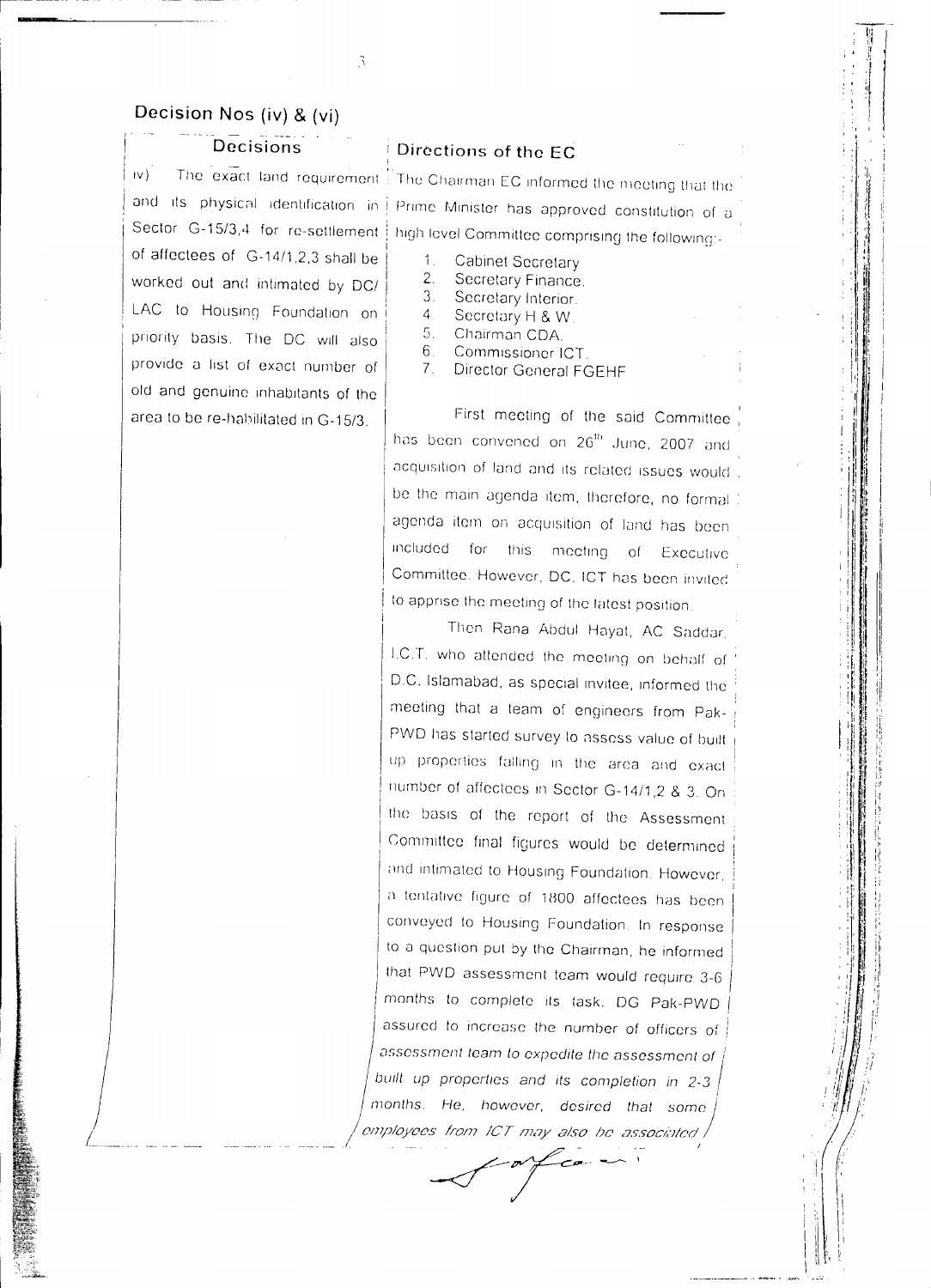with the team for better coordination between Assessment Team and the affectees Directions

The Executive Committee directed that the Teams should complete the task in two a months.

vi) The Planning Wing of CDA will revise the layout plan of Phase-IV to accommodate / re-adjust, as far as possible, the existing plots falling in Sub-sectors G-15/3 &4 of Phase-IV of Housing scheme.

Member Planning CDA assured the  $\overline{\mathsf{v}}$ i) meeting that maximum number of plots falling in sectors G-15/3 & 4 would be accommodated / adjusted in sub-sectors G-14/ 1,2 & 3 by revising the layout plan of Phase-IV of housing scheme. He further intimated that layout plan of G-13 (Phase-III) had also be re-hashed and some additional plots have been created by utilizing some left over pockets / pieces of land.

# Item No.4 of 91<sup>st</sup> meeting

## Construction of Office Building for FGE Housing Foundation at G-10/4, Islamabad.

| <b>Decisions</b>                  | Directions of the EC                                |  |  |  |  |
|-----------------------------------|-----------------------------------------------------|--|--|--|--|
| The.<br>Committee<br>Executive    | The Chair directed that PC-I of proposed            |  |  |  |  |
| agreed in principle to construct  | construction of $3^{rd}$ & $4^{th}$ floor on office |  |  |  |  |
|                                   | building of FGEHF should be prepared by the         |  |  |  |  |
| two additional (3rd & 4th) floors | Foundation and submitted before EC for              |  |  |  |  |
| subject to formal preparation of  | approval as quickly as possible.                    |  |  |  |  |
| estimates and submission of       |                                                     |  |  |  |  |
| PC-I by the Foundation.           |                                                     |  |  |  |  |

## Item No.6 of 91<sup>st</sup> meeting Amendment in Memorandum and Articles of Associations of the Housing Foundation.

| <b>Decisions</b>              | Directions of the EC                                   |  |  |  |
|-------------------------------|--------------------------------------------------------|--|--|--|
| Executive<br>The <sub>.</sub> | Committee   The Chair directed that Housing Foundation |  |  |  |
| decided to put the proposal   | should move a note for taking date & time              |  |  |  |
| before BOG-HF for approval.   | from Chairman BOG for holding its meeting              |  |  |  |
|                               | at an early date.                                      |  |  |  |
|                               |                                                        |  |  |  |
|                               | <b>Contract Contract Contract</b>                      |  |  |  |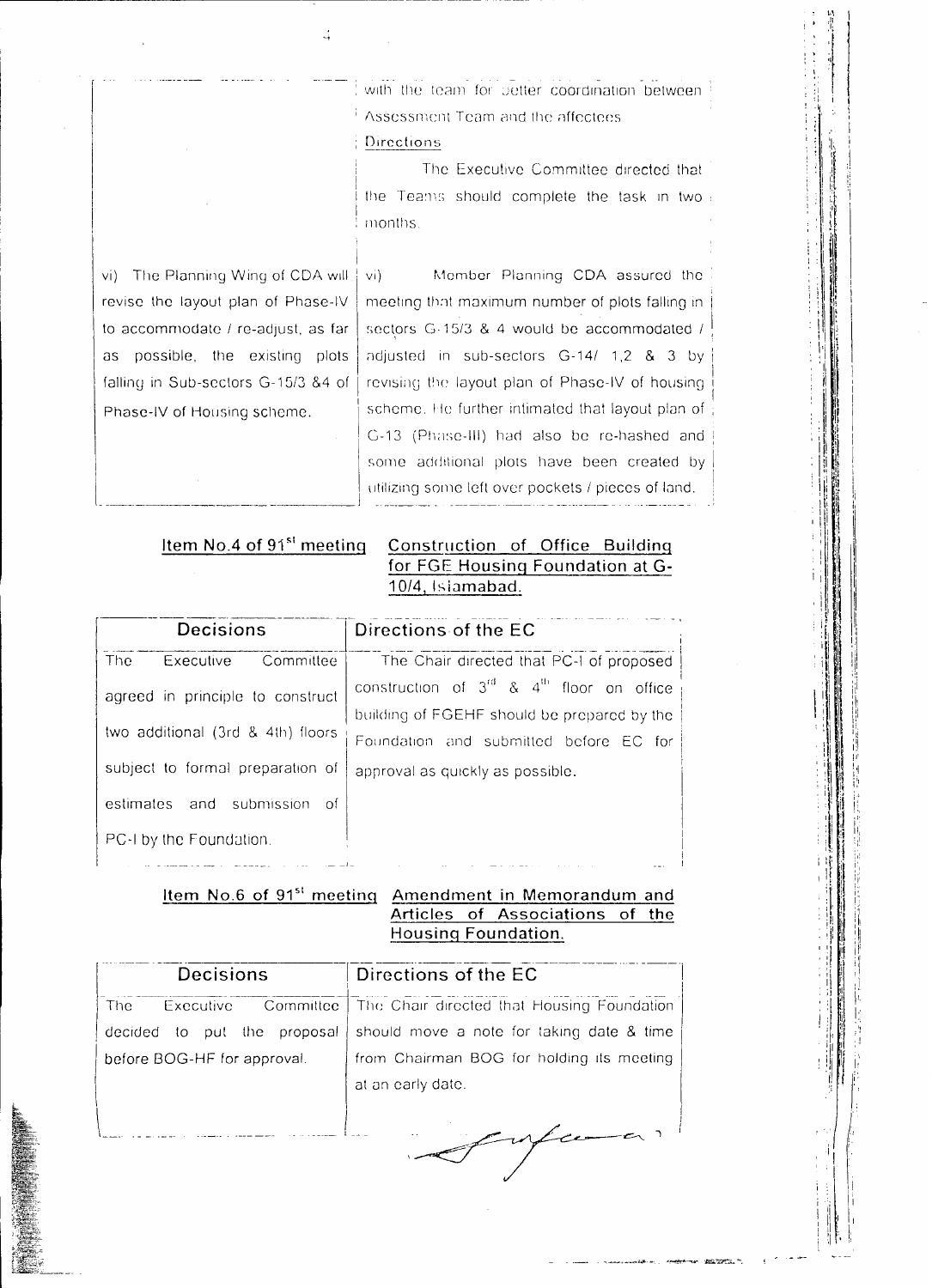Implementation status of leftover decisions of  $88^{\mathrm{m}}$ ,  $89^{\mathrm{m}}$  &  $90^{\mathrm{m}}$ 19S of EC were also presented before the meeting.

Š

## **THE STATUS OF SERVICE CONNECTIONS FOR PHASE-III (SECTOR G-13 & G-14/4 ISLAMABAD) IDA ITEM NO.3**

D.G. Housing Foundation informed the participants that Housing Jation had started handing over of possession of plots to allottees w.e.f.  $1<sup>st</sup>$ 1, 2007 so that they could start construction of their houses. So far about plots have been handed over and some of the allottees have started ruction work. However, the concerned service providing agencies like CDA, DA and SNGPL etc have not been able to provide water, electricity and Sui in the area. The item wise discussion held in the meeting and decisions 1 were as under:-

> **Water supply / Sewerage:** Director, Sectoral Development on the direction of Member Planning CDA, apprised the meting of the latest position. He informed that internal services network for supply of water had already been completed. However, its connection with the main water supply line coming from Khanpur Dam was not immediately possible due to land disputes. Similar was the case with main water supply line coming from Shah Allah Ditta reservoir to G-13. He. however, informed that the process for installation of two Tube-Wells was at tendering stage and was expected to be complete shortly. Brig (R) Nusratullah directed Director Sectoral Development to expedite installation of two Tube-Wells and also arrange water supply through direct pumping. The Director, Sectoral Development CDA, informed that the internal sewerage network of Sector G-13 was complete, but required connection with CDA mains. At this point Member (P) CDA informed that the sewerage network of sub-sector G-13/ 3&4 could be connected with under completion CDA main, leading to I-9 Sewerage *Treatment Plant. However, the sewerage network* of sub-sectors G-

 $- c \epsilon$ 

 $, \cdot$  $\mathbb{R}$  $\cdot$  , , .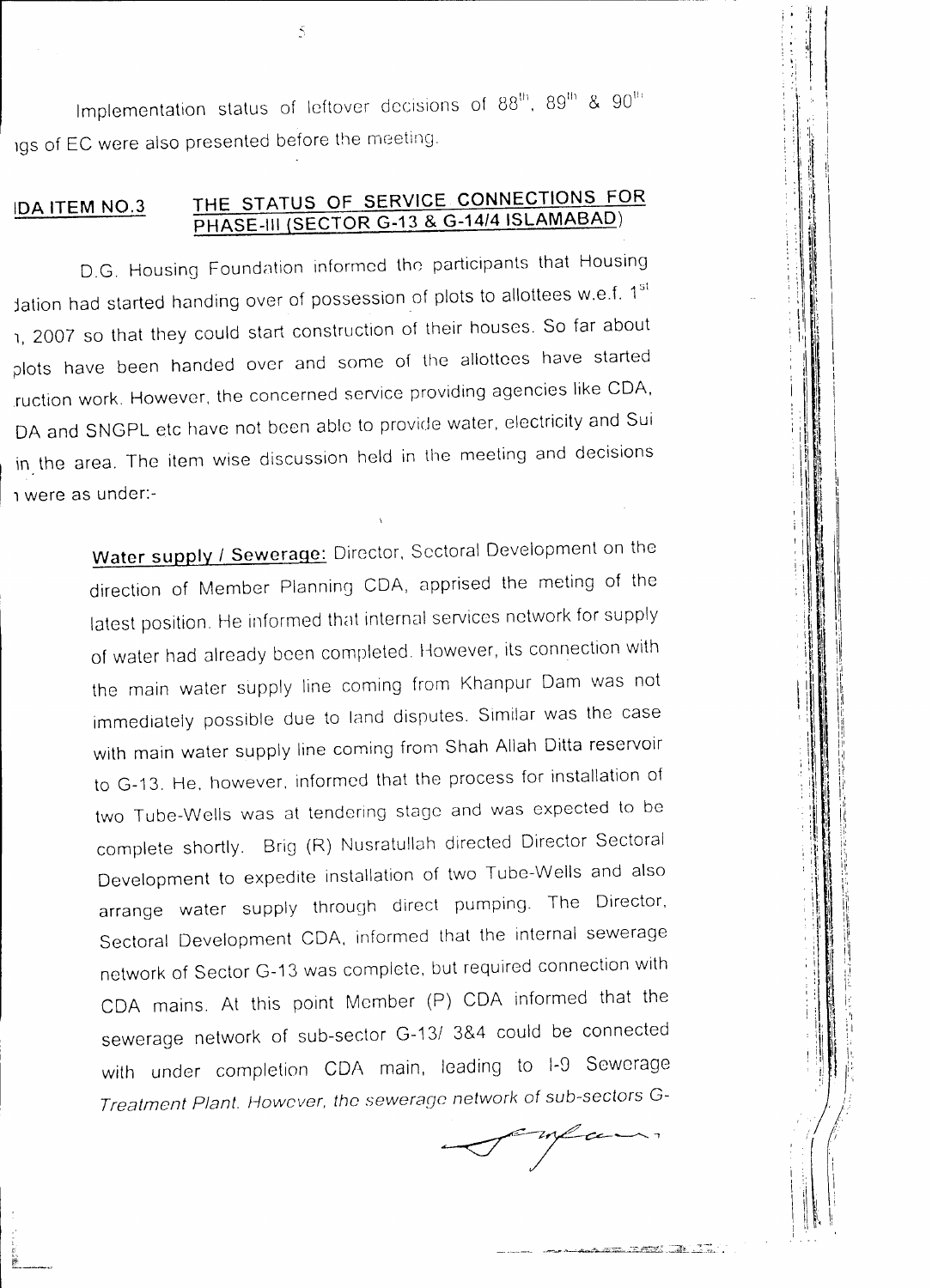13/1 &2 and G-14/4 was planned to connect with CDA main leading to proposed Sewerage Treatment Plant in 1-15/1-17. He, however, could not indicate any date by which that could be completed, being in initial planning stage.

The Chair directed Housing Foundation to arrange a separate meeting with Chairman CDA to discuss and resolve the issue of water supply from main supply lines either from Khan Pur Dam or Shah Allah Ditta reservoir and for sewerage disposal in COA mains.

Electrification: DG (HF) apprised the meeting that despite heavy payments made by Housing Foundation, IESCO had not yet taken any step to energize G-13 & G-14/4. Mr.Wajid Ali Kazmi, Xen IESCO who attended the meting on special invitation, informed the meeting that 100% ground work and demarcation of plot line on the right of way was required before start of electrification work which had not been done. Director (Tech.) HF informed that the required ground work as well as demarcation of plot line was completed and IESCO could start work immediately. The representative of IESCO informed that tender for installation of HT line had already been invited throuhg press and it would be opened and awarded by the last week of July 2007. He further' informed that a separate Grid Station was to be built in Sector G-15 which would also serve Sectors 8-13 & 8-14. He confirmed that Planning / Designing of Grid Station had been started, Normally 18 months were required to complete the whole work of Grid Station.

The Chair desired Housing Foundation to hold a separate meeting with CEO, IESCO to get the electrification work accelerated.

Sui Gas Supply: Syed Abbas Haider, Assistant Executive Director, representing SNGPL expressed some reservations

wfrear'

\  $\mathbf{i}$ , i  $\mathbf{0}$  if  $\mathbb{H}$   $\rightarrow$ ,  $\mathbf{I} \cdot \mathbf{I}$ 

 $\mathbf l$ 

., '  $\blacksquare$  $\,$  ; ; ; ; ; ; ; ; ; ; ; ; ;  $\mathbf{u} \in \mathbb{R}^n$  $\cdot$  :  $\parallel \parallel$   $\parallel$ ' I I II | I  $\|\|\cdot\|$  $\cdot$  in Fig.  $\cdots$  . If  $\mathbb{R}^n \longrightarrow \mathbb{R}$ :  $\parallel$  1  $\parallel$   $\parallel$   $\parallel$ 

> $: \; \mathbb{N} \rightarrow \mathbb{N}$ : 1 <sup>1</sup>  $\blacksquare$  . If it is a set of  $\blacksquare$ !. I! I  $\mathbb{P} \colon \mathbb{H} \to \mathbb{H}$ ,  $\|\mathbf{l}\|$  ,  $\frac{1}{2}$  in the set  $\frac{1}{2}$   $\frac{1}{2}$   $\frac{1}{2}$   $\frac{1}{2}$ ! \' <sup>I</sup> \! i ! <sup>1</sup> II <sup>d</sup>  $\mathbb{I} \colon \mathbb{N} \to \mathbb{N}$ , III 6. I ill:  $: \mathbb{H} \to \mathbb{H}$  $\cdot$  : 1  $\,$  Hz  $\,$  11  $\,$  Hz  $\,$  $\cdot$  ; 1 II  $\cdot$  II ''I 'II <sup>I</sup><sup>I</sup> \  $\mathbb{R}$  ii  $\mathbb{R}$ , iii  $\mathbb{R}$  . , ,I II ," '. i.l<sup>l</sup> '\ 1.:1  $\cdots$  ii ii

> > $\cdot$  .  $\cdot$  11.  $\mathbb{R}$  $\blacksquare$  , ii iii  $\blacksquare$  ii , 'n ,I II 1  $\frac{1}{\sqrt{2}}$

 $: \mathbb{R} \to \mathbb{R}$ 

 $\cdot$  . The  $\mathbb{R}$ I, '11 "  $\cdot$  11  $\,$  11  $\,$  11 'it '11'1'. I,. t'  $\cdot$  ,  $1\,$  II  $\,$  1  $\,$ , 11 Ii ii'  $\cdot$  1  $\mathbb{R}$  : 1  $\cdot$  $\cdots$  $\cdot$  il II il , ii  $\mathbb{N}$  if  $\cdots$  , in the set  $\frac{1}{2}$  iii ii  $\frac{1}{2}$  $\mathbb{R}$  . If  $\mathbb{R}^n$  is the set of i. II  $\pm$  $: 11\,$  M  $\:$  15  $\:$ : 'i,. \;'  $; \; \vdots \; \vdots$ 

> , I I,

: | Ii :,  $\mathbf{i}$  1 \11  $\mathbf{I}$  $\mathbb{R}$  . " ! II ~I ~~ i'

I ..:  $\cdot$  iii ii : :! I. I,  $\parallel$  II Ii , \ ,\\ \\\ , if if  $\cdot$  :  $\mathbb{Z}$  in the  $\mathbb{R}^n$  is  $\frac{1}{2}$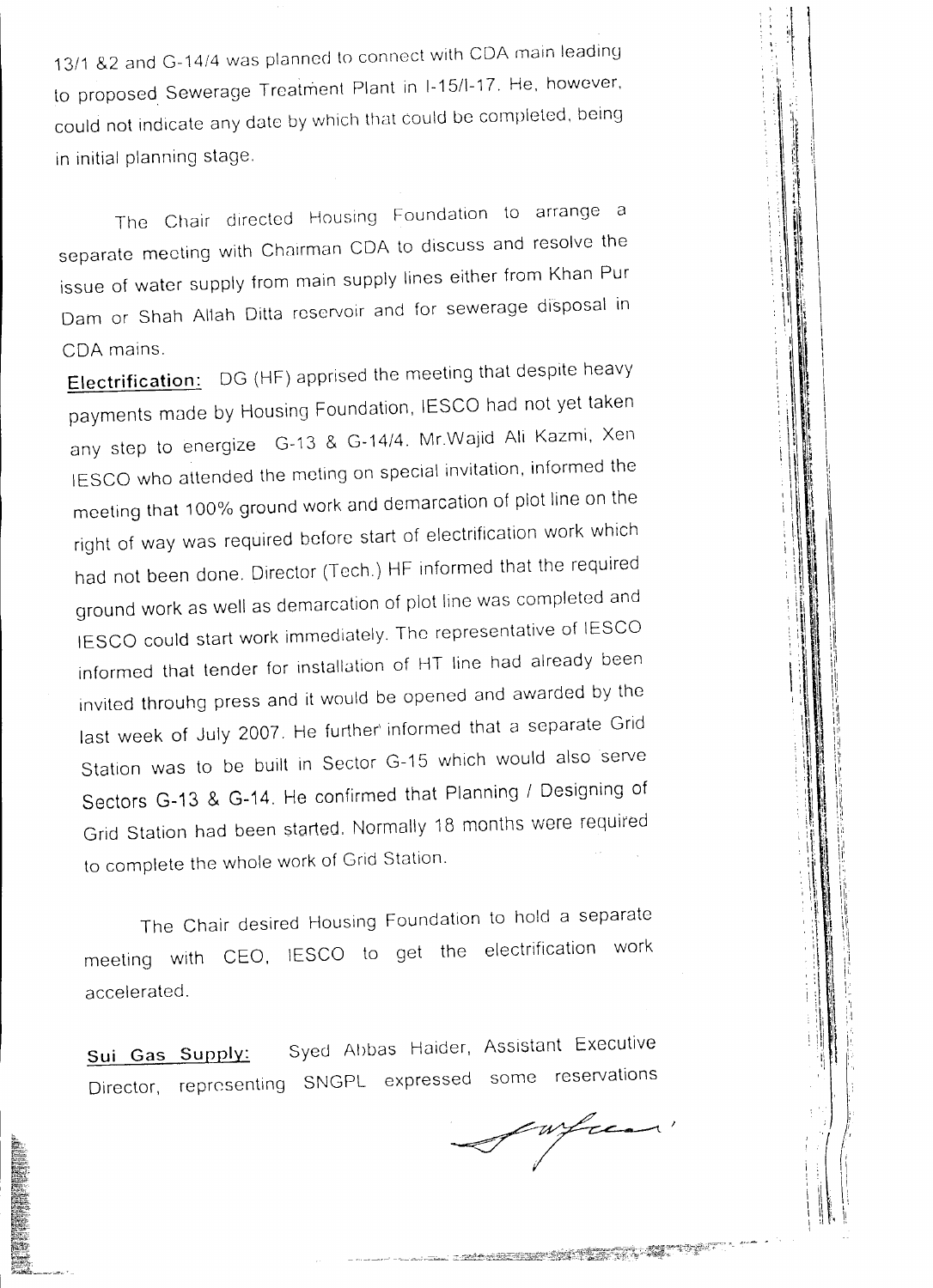*regarding lack* of *coordination with* concerned *officers* of HF & COA He suggested that a joint visit to Q-13. G-14/4 could be fruitful before start of any physical activity at site.

The Chair directed HF to immediately arrange a joint visit of ed officers of Housing Foundation. CDA and SNGPL to site area to :oordinated actions on the part of respective agency.

## IA ITEM NO.4 BUDGET OF HOUSING FOUNDATION FOR **FINANCIAL YEAR 2007-2008**

Secretary H&W / Chairman HF appreciated the efforts made by HF laration of first ever budget of HF for the fiscal year 2007-2008. DG (HF) 3d the main points *I* figures of the surplus budget before the EC. Mr. Sameen, FA (Works) also congratulated HF for preparation of first ever of Housing Foundation. He, however, shown his serious observations on of proposed budget estimates like Contingent Charges, Repairs & lance charges, existence of a large number of class-IV staff etc. etc.

The EC decided to form a sub-committee comprising following to the budget proposals in detail and submit its report within one month:-

| $\mathbf{1}$ . | Mr. Abrar Alam, Sr. Joint Secretary<br>M/o Housing & Works | Chairman |
|----------------|------------------------------------------------------------|----------|
| $\mathbf{1}$ . | Mr. Abdul Ghani Sameen,<br>Financial Advisor (Works)       | Member   |
| 2.             | Mr. Ali Akbar Shaikh<br>Director General Pak-PWD           | Member   |
|                | Mr. Muhammad Afzal Awan                                    | Member   |

Mr. Muhammad Afzal Awan Director (Finance) FGEHF 3.

#### APARTMENT SCHEME' AT KARACHI FOR LOW PAID FEDERAL EMPLOYEES DA ITEM NO.5

DG (HF) presented the item and explained its details before the wive Committee. The EC considered the recommendations as contained in of the *Working Paper and approved the fo//owings:-*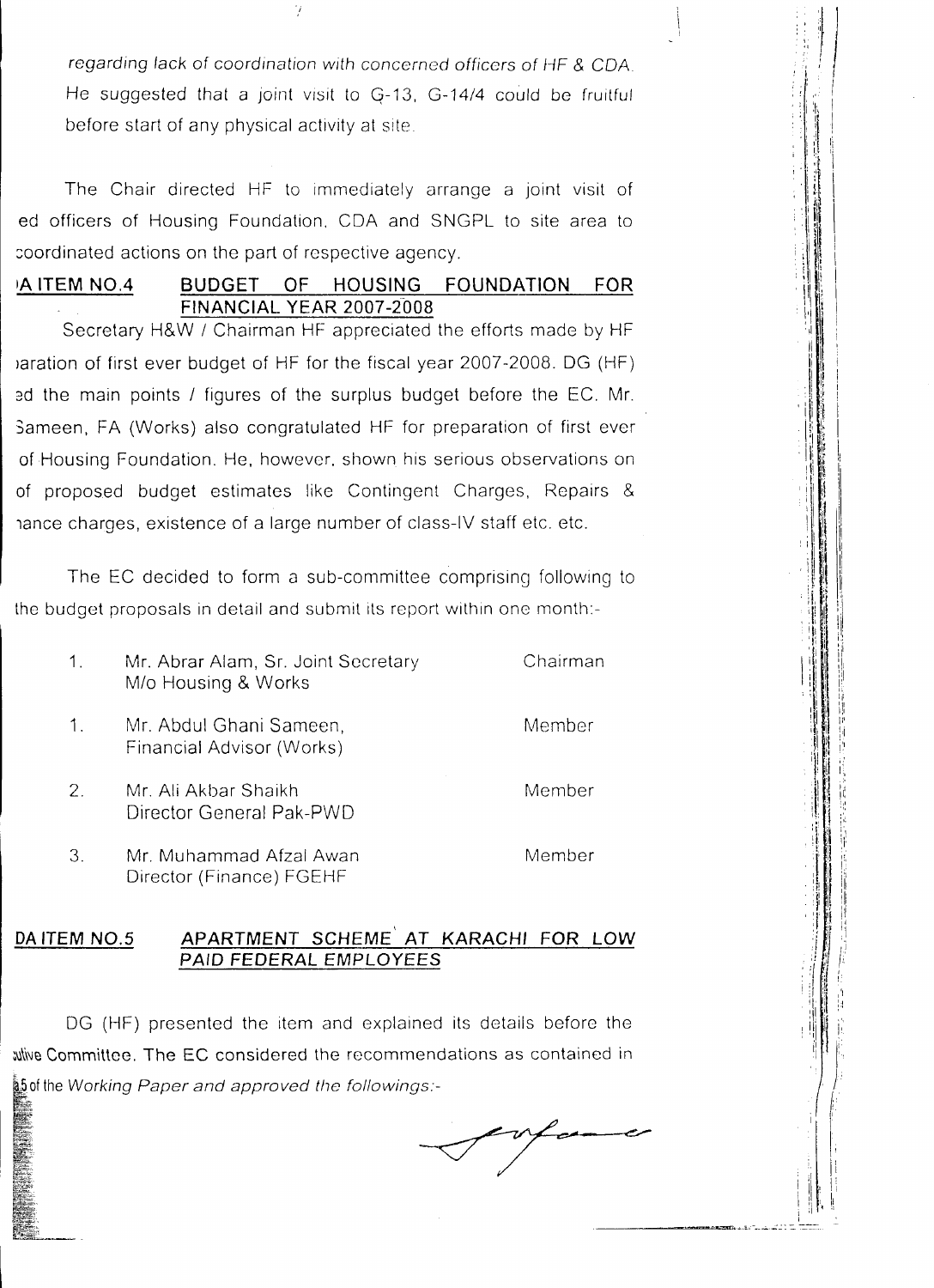Conversion of one Block of 'E' category comprising sixty flats  $\mathbf{i}$ into 'D' type flats to accommodate 40 number more applicants of 'D' type.

 $\overline{\mathbf{x}}$ 

- Relaxation of upper age limit of 45 years, as prescribed in  $\overline{\mathbf{ii}}$ brochure, for those applicants having more than 45 years age and do not want to avail loan facility.
- $iii)$ Slightly increase / decrease in covered area, than already advertised, as proposed by Consultant M/s Shehzad Associates as per following details:-

| CAT | <b>Covered Area</b><br>As proposed by<br>Consultant | Covered Areas As<br>per Brochure | <b>Difference</b> |
|-----|-----------------------------------------------------|----------------------------------|-------------------|
|     | 1210 Sft.                                           | 1150 Sft                         | $+60$ Sft         |
|     | 900 Sft                                             | 924 Sft                          | - 24 Sft          |
|     | 676 Sft                                             | 650 Sft                          | $+26$ Sft         |

The DG, Pak-PWD informed the meeting that KESC had issued  $|2.$ Jemand Notice for about Rs.60 million for electrification of Phase-I of the apartment scheme. It, however, appeared that the company was reluctant to issue Demand Notice for Phase-II of the same amount. He proposed execution of external electrification work of Phase-II of the scheme through Pak-PWD which could do it at a lesser price than indicated by KESC. He further indicated that Pak-PWD would not charge any Department Charges on this scheme. The Executive Committee desired that HF may examine the proposal.

#### **AGENDA ITEM NO.6** LAUNCHING OF SCHEME FOR CONSTRUCTION OF APARTMENTS FOR FG.E'S, PHASE-VI.

Secretary (H&W) / Chairman EC gave a brief background of the  $13.$ scheme for construction of 37000 apartments for Federal Government employees from BS-1 to 16 (Phase-VI of Housing Foundation) in the following collies of Pakistan.



 $iii)$ Karachi

 $\mathsf{iv}$ Peshawar  $V$ Quetta

Lahore

 $\mathbf{ii}$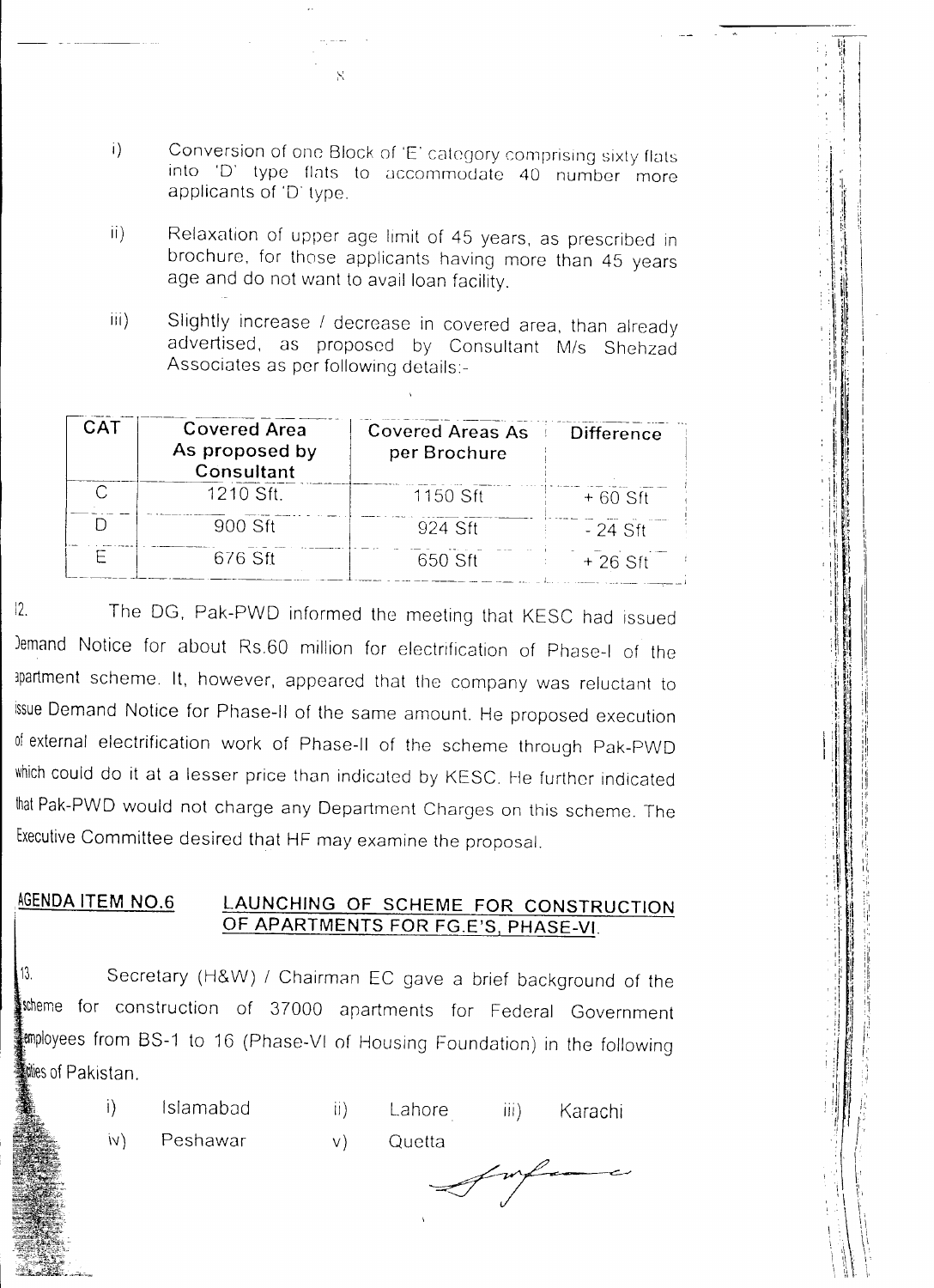$\ddagger$ . The Executive Committee considered the proposal and approved it s contained in the working paper i.e advertising the scheme through press seking option / preference of Federal Government employees in terms of city nd category of apartment. The Committee also approved hiring of services of ank Alfalah for performing the following task:-

- i. Distribution of application forms
- $\dddot{\mathbf{u}}$ . Collection of form fees.
	- Preparation of data, category wise (as per the consent of the iii. applicants).
	- City of preference (indicated by the FGE).  $iv_{1}$

#### REPORT OF SUB-COMMITTEE ON HARDSHIP **AGENDA ITEM NO.7** CASES.

The Executive Committee approved the recommendations of the  $15.$ sub-committee for Hardship cases made in its meeting held on 14-06-2007.

#### REGISTRATION OF PROPERTY DEALERS. AGENDA ITEM NO.8

 $16.$ The Executive Committee discussed the proposal for Registration of Property Dealers by the HF and approved it as contained in the Working Paper.

#### AGENDA ITEM NO.9 REGULARIZATION OF STAFF.

 $17<sub>1</sub>$ The Executive Committee was informed that 19 persons have been employed in Housing Foundation on contract / work charge / contingent basis and sought regularization of their services. Since the existing Rules & Regulations do not allow reqularization of services of contract, contingent paid staff, work charge and daily wages employees etc, the Executive Committee lound it difficult to agree to the proposal.

#### **PLOTS OUT** OF AGENDA ITEM NO.10 **ALLOTMENTS OF** PROFESSIONAL QUOTA.

18. The Executive Committee deferred the item and desired Housing oundation to finalize the criteria for eligibility prescribing a minimum length of tive in Housing Foundation as well as in Federal Government for the

 $rac{1}{\sqrt{2}}$ 

 $\left( \cdot \right)$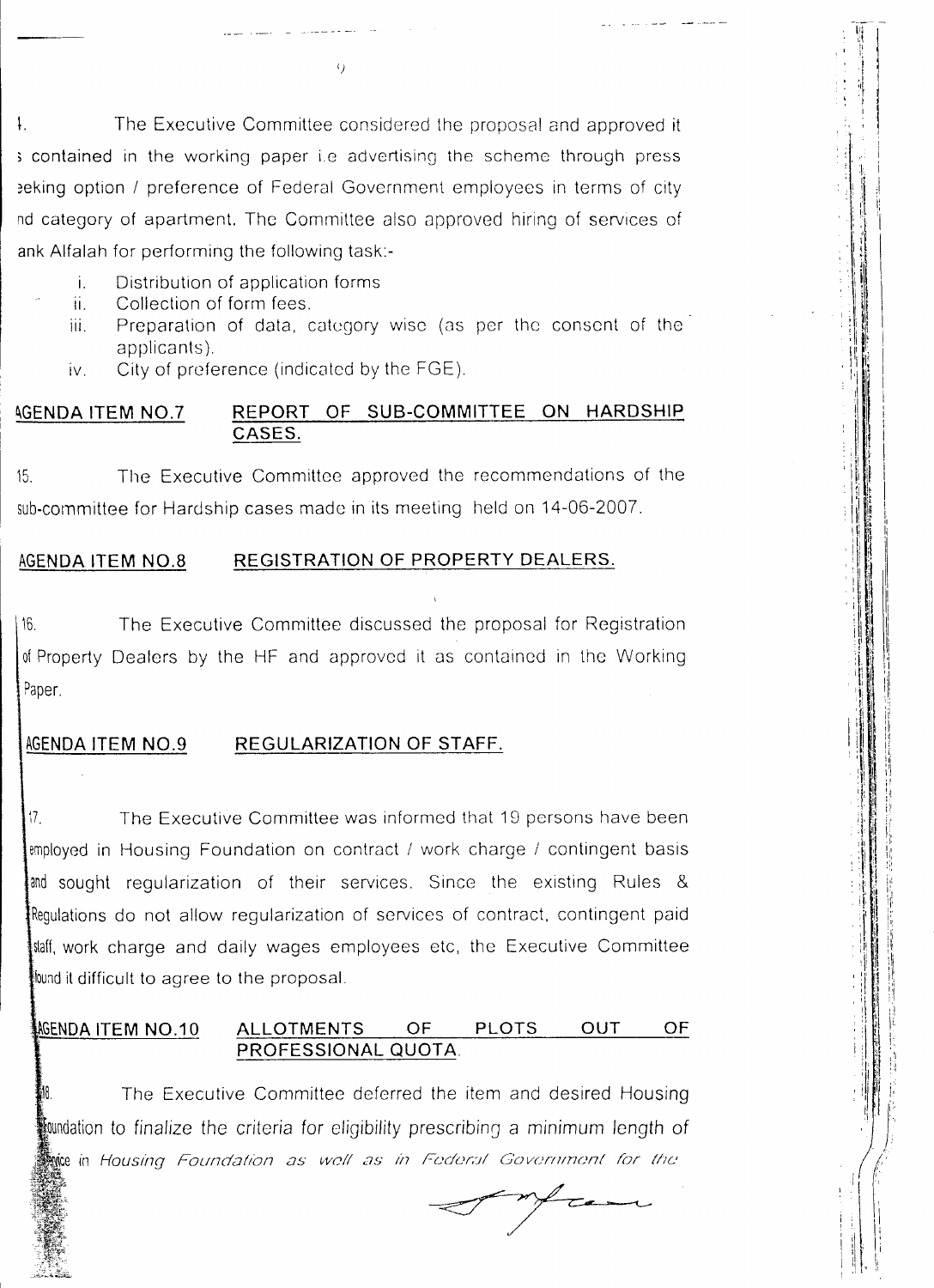deputationist officers / staff to qualify for allotment of plot out of Professional quota and re-submit the case to the EC.

### **AGENDA ITEM NO.11** ALLOTMENT OF PLOT IN PHASE-IV, SECTOR G-14 ISLAMABAD. (DEFERRED CASE OF LAST MEETING)

The Executive Committee considered the case for allotment of Cat- $19 -$ I plot to Mr. Munir Ahmed, Ex-Director General (BS-21) Department of Petroleum & Energy Resources in Phase-IV Sector G-14, Islamabad and referred it to Hardship Committee.

#### **AGENDA ITEM NO.12** ALLOTMENT OF CAT-III PLOT IN PHASE-IV TO THE LEGAL **HEIRS OF** MR. **BASHIR AHMED** BHUTTA ON THE DIRECTIONS OF SUPREME COURT (DEFERRED CASE OF LAST MEETING).

The Executive Committee by going to the decision of the Supreme  $20<sub>1</sub>$ Court of Pakistan approved allotment of Cat-III plot in Phase-IV, G-14 to the legal heirs of Late Bashir Ahmad Bhutta.

#### **AGENDA ITEM NO.13** RELAXATION IN CUT OFF DATE AFTER EXPIRY OF **CUT OFF DATE** IN. **SUBMISSION** OF APPLICATION FORM IN PHASE-IV.

 $21.$ The Executive Committee considered the request of Mr. Khalid Saeed Haroon, MD, PHA and did not approve as he did not apply within due date as it would create a precedent.

| AGENDA ITEM NO.14 | ALLOCATION      |                 | OF QUOTA |              | OF PLOTS <sup>-</sup> |  |
|-------------------|-----------------|-----------------|----------|--------------|-----------------------|--|
|                   | <b>NATIONAL</b> | <b>ASSEMBLY</b> |          | SECRETARIAT, |                       |  |
|                   | ISLAMABAD       | IN              | SECTOR   | $G - 14$     | PHASE-IV.             |  |
|                   | ISLAMABAD       |                 |          |              |                       |  |

 $22.$ The Executive Committee considered the case of National Assembly Secretariat for allotment of plots in Phase-IV. The committee observed that their quota in Phase-IV was reserved in the light of Judgement of the High Court for disposal through National Assembly Secretariat. The names of 3 writ petitioners who filed writ petition for allotment of plot in Phase-III were not



 $\left($  ()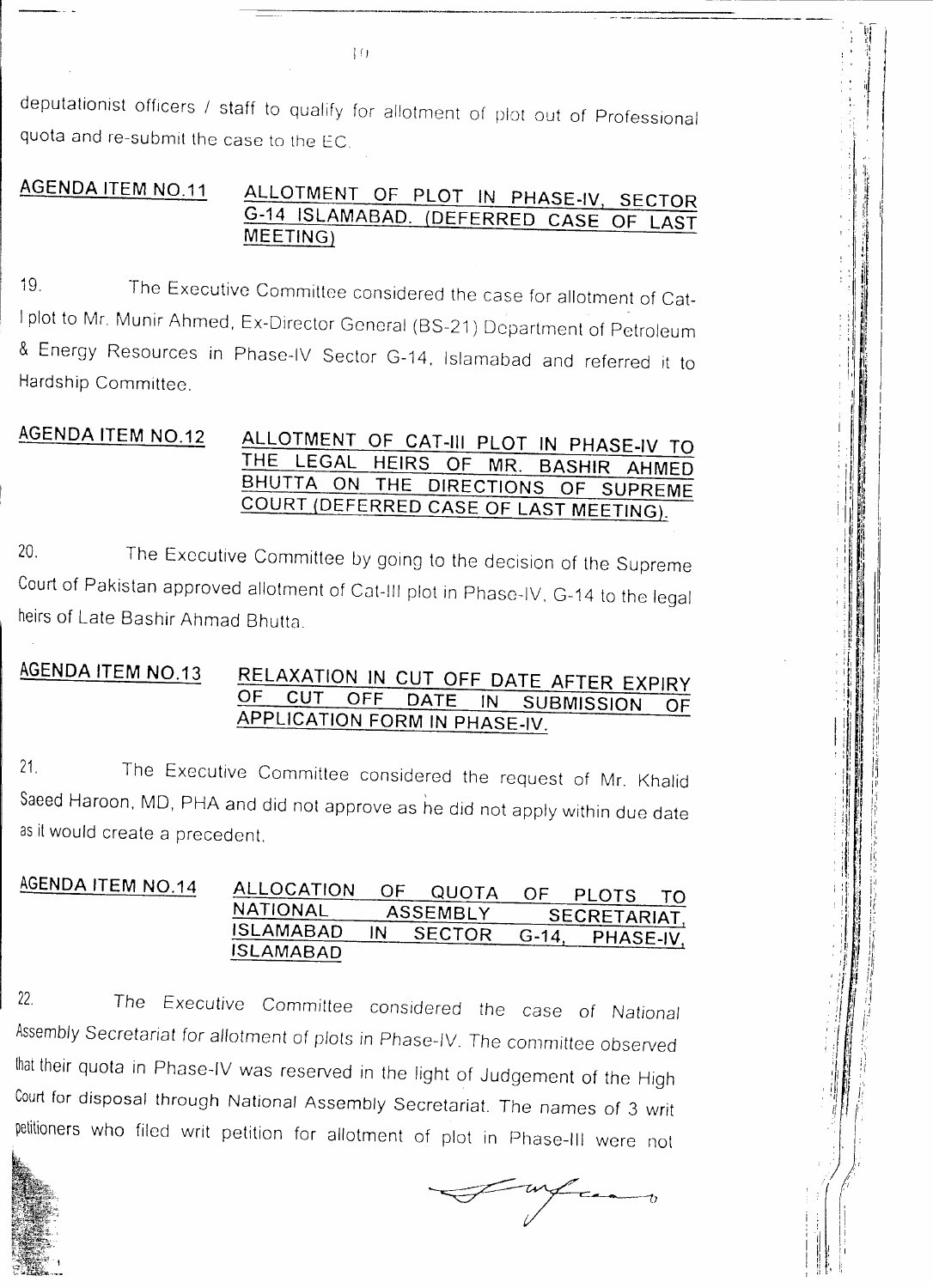ommended by the National Assembly Secretariat (in Phase-IV) for allotment. ey challenged the said recommendation in the High Court and High Court had nted stay order in their favour. However, the other employees whose names re recommended by the National Assembly Secretariat and plots were not itted to them due to said stay order had also filed a writ petitions for allotment plots. Since the matter was subjudice, the Executive Committee directed HF to it for the final verdict of the High Court.

The meeting ended with a vote of thanks from and to the Chair.

 $\left| \ \right|$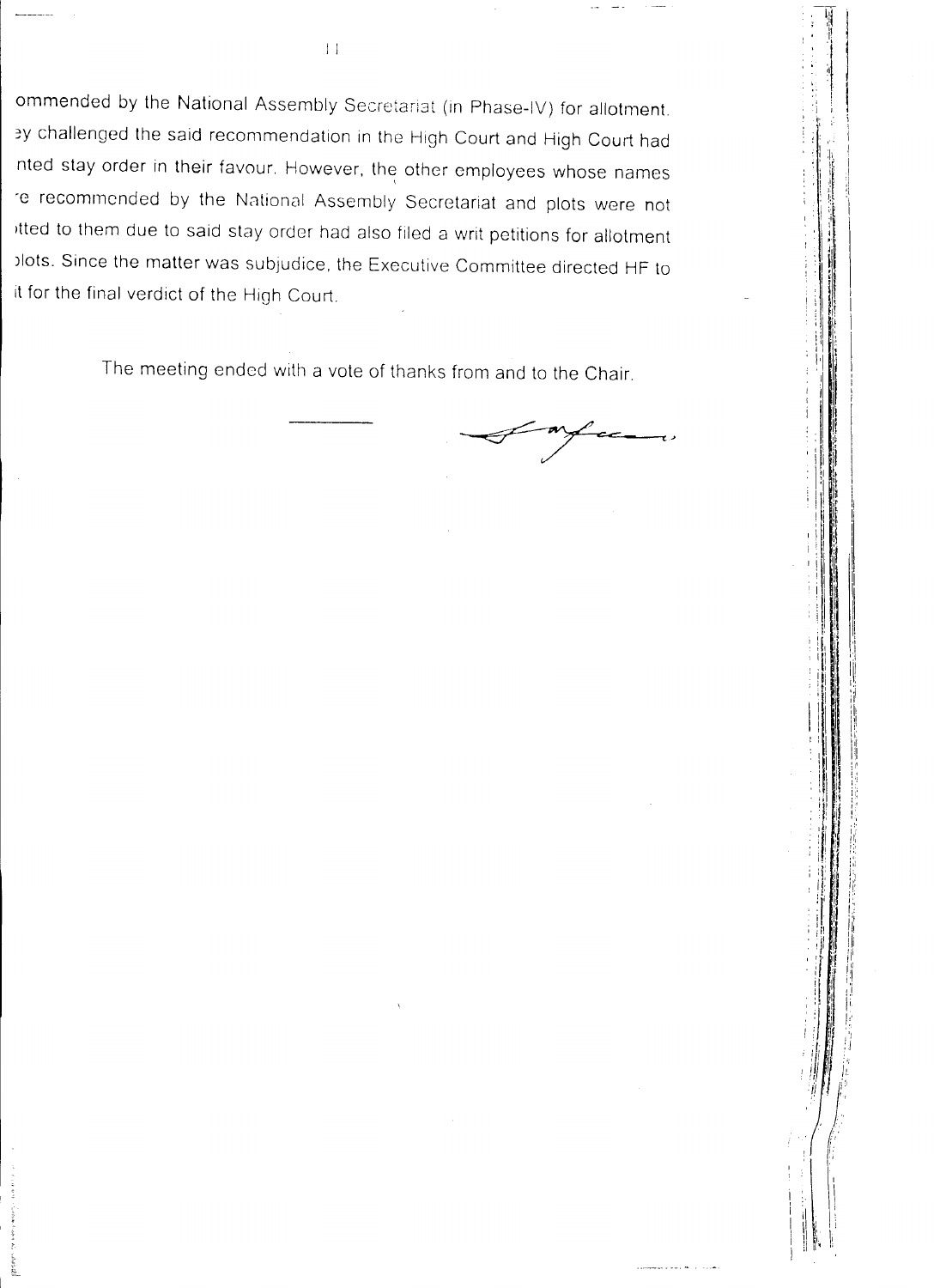**:Vlost Immcdiatc fly Spccinl Messcngcr**

I': ,'1 •~t ,I ; ;<br>;

## **\*\*\*\* FEDERAL GOVERNMENT EMPLOYEES HOUSING FOUNDATION AL-ASGHAR PLAZA** (1ST & 2 ND **FLOOR) BLUE AREA ISLAMABAD**

No. 18(3 )/2001-HF *(A)/92*

Islamabad the  $28<sup>th</sup>$  June, 2007

**MINUTES OF 92nd EXECUTIVE COMMITTEE MEETING OF THE FEDERAL GOVERNMENT EMPLOYEES HOUSING FOUNDATION HELD ON 21-06-2007** Subject: -

92<sup>nd</sup> meeting of the Executive Committee of the Federal Government Employees Housing Foundation was held on Thursday, 21<sup>st</sup> June, 2007 at 12.30 p.m in the Committee Room of *Mia* Housing & Works, Block 'B', Pak. Secretariat, Islamabad.

meeting are enclosed for said of the 2. The minutes information *I* record.

2.

4.

*~lb\O~*

3.

Mr. Abdur Rauf Chaudhry, Secretary, *Mlo* Housing & Works, Islamab

Mr.Abdul Ghani Sameen, Financial Advisor (Works) Islamabad.  $2^{\mathcal{L}}$ 

Brig. Nusratullah, Member Planning, CDA, Islamabad.

Mr. Ali Akbar Shaikh, Director General, Pak-PWD, Islamabad  $\frac{1}{28}$   $\sqrt{06}$   $\frac{1}{2}$ 

> Ms. Ghayoor Sultana, Deputy Secretary (Admn), *Mlo* Housing & Works, *Islamabad*

Ph: 9209396 Mr. Altaf Hussain Agral, Additional Secretary, M/o Interior, Islamabad,

 $(S. M. Farooti)$ Director (Admn)

Mr. Abrar Alam. Senior Joint Secretary, M/o Housing & Works, Islamabad.

Mr. Shahid Hameed, Director General, F.G.E. Housing Foundation. 6,

Mr. Saleem Iqbal Qureshi, Consultant /Engineering Advisor, *M/o* Housing & Works, Islamabad  $8.4$ 

Rana Taj Muhammad Khan, Co-opted Member. 10.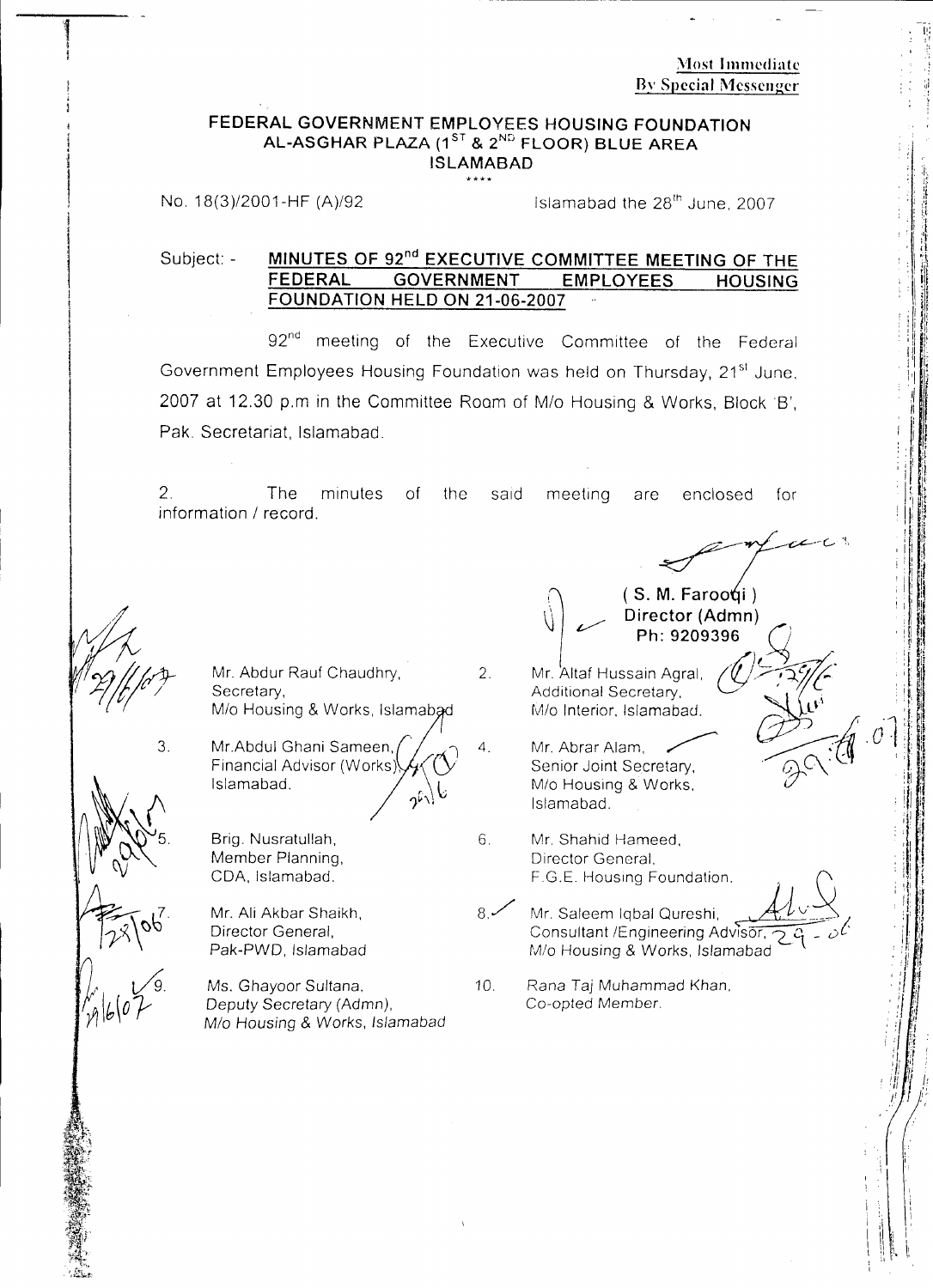**Most Immediate Bv Special Messenger**

# **FEDERAL GOVERNMENT EMPLOYEES HOUSING FOUNDATION AL.ASGHAR PLAZA** (1ST & 2 ND **FLOOR) BLUE AREA ISLAMABAD**

No. 83(DT-1)/99-HF.Vol-V

Islamabad 20<sup>th</sup> June 2007

#### **HOUSING FACILITIES FOR FEDERAL GOVERNEMNT EMPLOYEES.** Subject:-

The 1st meeting of the Committee constituted vide Cabinet Division Memorandum No.4/6/2007-Admn-II dated 21<sup>st</sup> May, 2007 (copy enclosed) to resolve the issues relating to housing scheme of Federal Government Employees Housing Foundation (Phase-IV) in Sector G-14, Islamabad IS scheduled to be held on 26-06-2007 at 2:00 p.m. in the Committee Room of the Cabinet Division under the Chairmanship of Cabinet Secretary.

Working paper of the said meeting will follow. 2.

You are requested to kindly make it convenient to attend the *-<T-~~'* meeting. J.

2

Syed Masood Alam Rizvi, Cabinet Secretary 1.

Secretary Interior  $N/M$  Secretary Housing & Works

З.

Mr. Kamran Lashari, *f*, Mr. Khalid Pervez.<br>Chairman C.D.A. *pleaver* Commissioner, IC1 Chairman C.D.A.

Mr. Shahid Hameed, Director General, FGEHF 7.



\f) **Director (Admin)** /i !L-- **Ph: <sup>9209396</sup> /' <sup>~</sup>** Mr. Tanveer Ali Agha, Secretary, Finance Division

**( S.M. Farooqi )**

Syed Kamal Shah,  $\mathcal{M}$ <sup> $\parallel$ </sup> Mr. Abdur Rauf Chaudhry,

*h*  $\sqrt{2}$  *l*  $\sqrt{2}$  *l*  $\sqrt{2}$  *l*  $\sqrt{2}$  *l*  $\sqrt{2}$  *l*  $\sqrt{2}$  *l*  $\sqrt{2}$  *l*  $\sqrt{2}$  *l*  $\sqrt{2}$  *l*  $\sqrt{2}$  *l*  $\sqrt{2}$  *l*  $\sqrt{2}$  *l*  $\sqrt{2}$  *l*  $\sqrt{2}$  *l*  $\sqrt{2}$  *l*  $\sqrt{2}$  *l*  $\sqrt{2}$  *l*  $\sqrt{2}$  *l*  $\$ 

*f'--*

 $\label{eq:1} \begin{array}{ll} \Gamma(\mathcal{E})\otimes\mathcal{E}(\mathcal{E})\oplus\mathcal{E}(\mathcal{E})\oplus\mathcal{E}(\mathcal{E})\oplus\mathcal{E}(\mathcal{E})\oplus\mathcal{E}(\mathcal{E})\oplus\mathcal{E}(\mathcal{E})\oplus\mathcal{E}(\mathcal{E})\oplus\mathcal{E}(\mathcal{E})\oplus\mathcal{E}(\mathcal{E})\oplus\mathcal{E}(\mathcal{E})\oplus\mathcal{E}(\mathcal{E})\oplus\mathcal{E}(\mathcal{E})\oplus\mathcal{E}(\mathcal{E})\oplus$